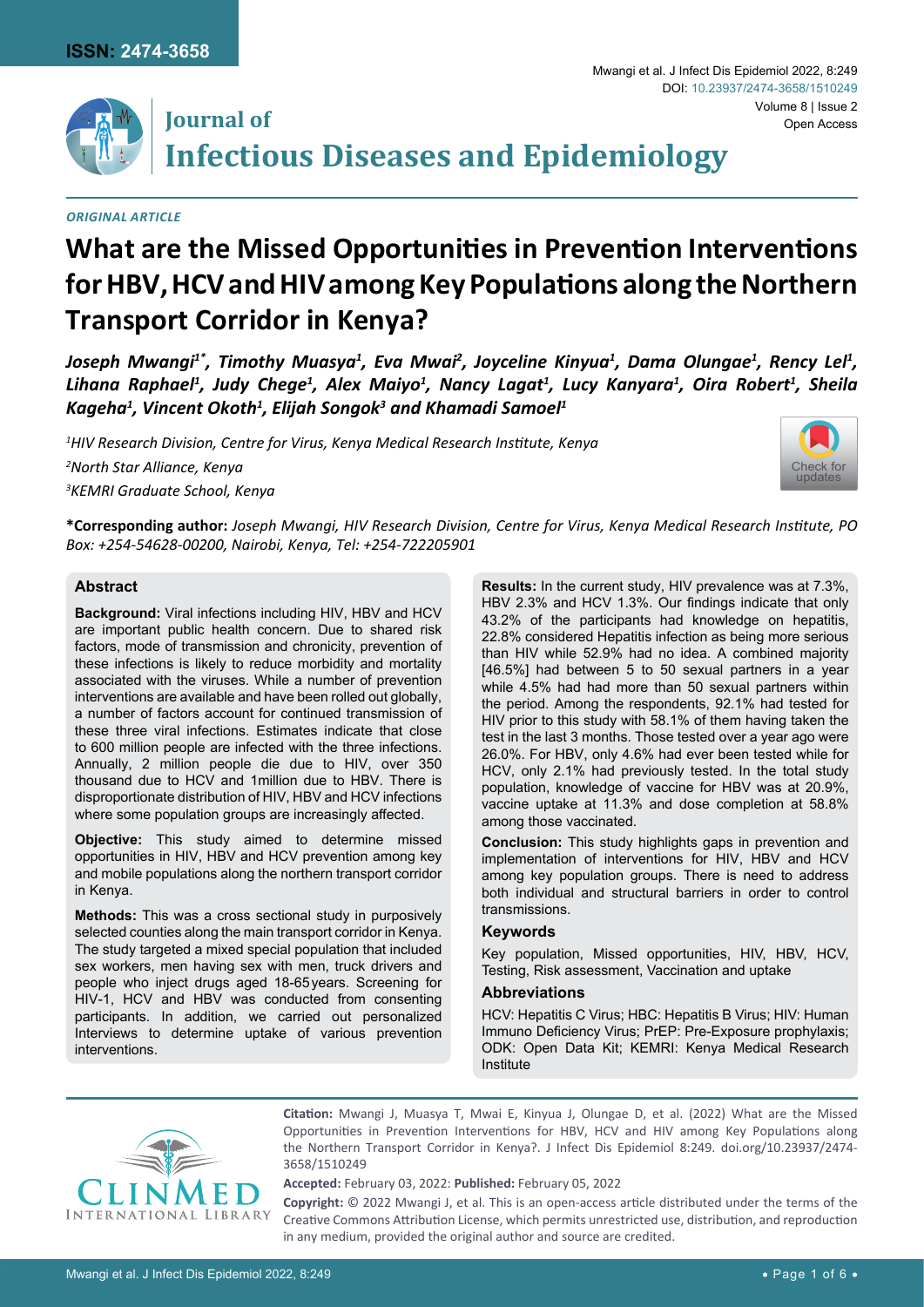## **Introduction**

More than 3600 people die every day due to viral hepatitis-related liver disease, liver failure and liver cancer worldwide. In Africa, chronic viral hepatitis affects over 70 million people (60 million with hepatitis B and 10 million with hepatitis C infections). The high burden of Human Immunodeficiency virus and Hepatitis B [HIV/ HBV] co-infections in African countries may be due to the sharing of common transmission routes such as mother-to-child, unsafe medical and injection practices and unscreened blood transfusions. The prevalence of Hepatitis C virus [HCV] in the general population in Africa ranges between 0.1%-17.5% [\[1](#page-5-0)]. The countries with the highest prevalence include Egypt (17.5%), Cameroon (13.8%) and Burundi (11.3%). Universal HBV vaccination has been introduced in most African countries yet the estimated overall seroprevalence of HBV remains high in Africa [[2](#page-5-1)]. East Africa has had only a few studies conducted in epidemiology of viral hepatitis [\[3\]](#page-5-2).

Kenya is ranked among the high prevalence [> 5% prevalence] [[4](#page-5-3)] countries for viral hepatitis, and number seven in HIV prevalence globally. These viruses share common modes of transmission making a common approach to their testing and management desirable. The high Hepatitis prevalence in Kenya likely presents missed opportunities in hepatitis programming. The continuum of care for hepatitis is likely to follow a more similar pattern like in HIV. In this case, testing, provision of results, linkage to care, treatment and monitoring of HBV and HCV, viral load and achievement of viral suppression would be the ultimate goal.

Currently, there is no uniformity in testing for hepatitis B and C infections in Kenya with different institutions using different testing methods. Utility of treatment monitoring tests for HBV and HCV require uniformity for better management and linkage to care. When considering HBV, HCV and HIV co-infections, uniformity in testing is also an important prevention strategy and crucial to determine immunization status of susceptible populations.

Currently, HIV PrEP (pre-exposure prophylaxis) is being rollout to at risk HIV negative individuals while some of the same drugs are used for treatment of HBV. Consequently, it is important to determine whether clustering of hepatitis infections could be existing within this population and whether its undetectable due to lack of routine/regular screening. There is therefore urgent need to address the missed opportunities by providing data to support development of implementation strategies. This study aimed to determine missed opportunities in HBV, HCV and HIV prevention interventions among key populations in Kenya through a cross sectional study.

# **Materials and Methods**

#### **Study design, setting and population**

This was a cross sectional study in purposively selected counties along the main transport corridor in Kenya. Study sites were in Mombasa, Machakos and Nakuru counties, which are major urban settings along the Northern transport corridor. This corridor is a major transit route that connects the coastal city of Mombasa and neighboring countries in the north including Uganda, Sudan, Ethiopia, Burundi and Rwanda. The study targeted a mixed special population including sex workers, men having sex with men, truck drivers and people who inject drugs aged 18-65 years. The three infections (HIV-1, HCV and HBV) were screened from consenting participants. Interviews were carried out to determine uptake of various prevention interventions.

#### **Methods**

Convenience sampling was used to recruit 720 participants from the target population. Individuals from this population were mobilized for screening through field clinics located along the northern transport corridor. North Star Alliance, an organization that runs health programs for special populations along this transport corridor provided access to their clinics for the study. In addition, we conducted outreaches in hotspots areas to reach out to those who could not come to testing sites. Trained interviewers and counselors carried out data collection using Open Data Kit (ODK) from participants who consented for the study. Trained Health workers drew blood samples and tested onsite by rapid tests. For further testing, additional, blood samples were drawn and transported to the HIV division laboratories at KEMRI Nairobi. The questionnaire used consisted of four parts; the first part collected general information and demographics of the population. The second part consisted of questions on perception on HIV, HBV, HCV and HIV The third section was on vaccination knowledge and finally on risk assessment.

Laboratory personnel in the clinics and those from Kenya Medical Research Institute (KEMRI) supervised the fieldwork. During testing, we first screened participants with rapid test kits that were being used in selected Ministry of health facilities at the time. These rapid kits included On Site HBsAg antigen detection kit and HCV antibody rapid test kit for HCV (CTK Biotech San Diego, California)]. Further testing for HBV and HCV was carried out using Alere Determine™ HBsAg (Alere Inc., MA, USA) and Bioline HCV antibody rapid test kits (Standard Diagnostics, Inc. Korea) consecutively. Incountry HIV testing algorithm was used for HIV testing, where Alere HIV Determine antibody test (Alere Inc., MA, USA) was used as first test and First Response HIV rapid antibody test(Premier Medical Corporation, India) as second for confirmation. Data obtained was analyzed by SPSS version (Stata, version 16, Stata Corp., USA).

#### **Ethics statement**

The KEMRI Scientific and Ethical Review Unit (SERU) provided ethical clearance before the commencement of the study. Approvals were also sought from respective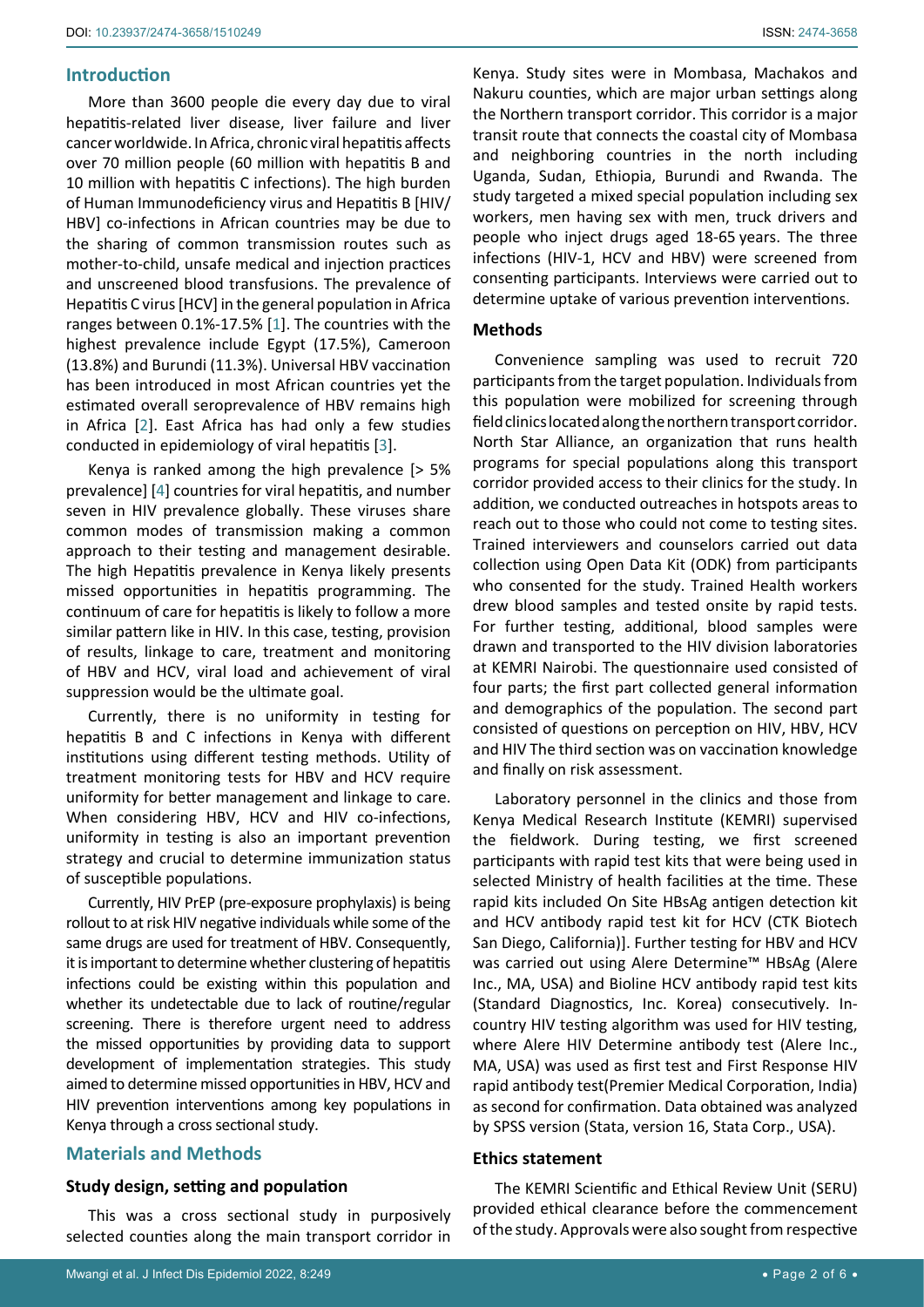counties and heads of facilities where the research was conducted. Patients filled consent forms before participating in the study. For confidentiality, purposes codes were used to identify samples in place of names and the data had restricted access.

#### **Results**

## **Demographics**

In this study, 720 participants were recruited. By gender, 62.1% [n-447] were female while 37.9% [n-273] were male.

#### **Knowledge**

A lower number of participants (43.2% n = 311/720) had knowledge on Hepatitis B and C infection while 409 (56.8%) had none. Similarly, a small number of the participants 164 (22.8%) thought that getting Hepatitis B virus infection is more serious than being infected

<span id="page-2-0"></span>**Table 1:** Number of sexual partners in the last one year among those who responded to the question on number of sexual partners (583 of 720).

| <b>Sexual partners</b> | <b>Frequency</b> | %    |
|------------------------|------------------|------|
| 1                      | 153              | 26.2 |
| $2 - 4$                | 133              | 22.8 |
| $5 - 10$               | 96               | 16.5 |
| $11 - 20$              | 117              | 20.1 |
| $21 - 50$              | 58               | 9.9  |
| > 50                   | 26               | 4.5  |
| Total                  | 583              | 100  |

with HIV compared to those who had no idea (52.9% n  $= 381$ ).

#### **Risk assessment**

Under risk assessment, the study determined the number of sexual partners among the study participants, access to testing of both hepatitis & HIV and hepatitis B, vaccination uptake. Of the total participants, 153 (26.2%) had one sexual partner in the last one year; 133 (22.8%) had 2-4 partners, While combined majority, 271 (46.5%) (That is total between 5-10 to 21-50) had between 5 to 50 partners. Only 26 (4.5%) had had more than 50 sexual partners within the period [\(Table 1](#page-2-0)).

Of the total 720 respondents, 692 (96.1%) responded to having been previously tested for HIV while 28 (3.9%) did not have a prior test. Majority (58.1%) of those previously tested had taken the test in the last 3 months while 180 (26.0%) had tested over a year ago ([Table 2](#page-2-1)).

For HBV, only 33 (4.6%) had ever been tested while majority 687 (95.4%) had never had hepatitis B testing. On HCV testing only 2.1% (n = 15) had previously been tested and majority 97.9% (n = 705) had not. Among those previously tested for HCV, 33.3% had had the test over a year ago ([Table 2\)](#page-2-1).

## **Field testing outcomes for HIV, HBV and HCV**

Current testing results (during the study) indicated 7.3% (n = 50/688) were HIV positive; 2.3% (n = 15/656) HBV positive while positivity for HCV was  $1.3\%$  (n = 8/640) [\(Table 3](#page-2-2)).

<span id="page-2-1"></span>**Table 2:** Previous access to testing for HIV, HBV and HCV (All participants  $[n = 720]$  responded to this question).

| <b>Tested previously</b> |            |            | <b>When Tested last</b> |             |            |              |              |
|--------------------------|------------|------------|-------------------------|-------------|------------|--------------|--------------|
|                          | Yes        | No         | <b>Total</b>            | $<$ 1 Month | 2-3 Months | > 1 year ago | <b>Total</b> |
| Ever been tested         | 692        | 28         | 720                     | 110         | 402        | 180          | 692          |
| for HIV                  | $(96.1\%)$ | $(3.9\%)$  | 100%                    | $(15.9\%)$  | $(58.1\%)$ | $(26.0\%)$   | 100%         |
| Ever been tested         | 33         | 687        | 720                     | 6           | 11         | 16           | 33           |
| for HBV                  | $(4.6\%)$  | $(95.4\%)$ | 100%                    | $(18.2\%)$  | $(33.3\%)$ | (48.5%)      | 100%         |
| Ever been tested         | 15         | 705        | 720                     | 4           | 6          | 5            | 15           |
| for HCV                  | $(2.1\%)$  | (97.9%)    | 100%                    | (26.7%)     | $(40.0\%)$ | $(33.3\%)$   | 100%         |

<span id="page-2-2"></span>**Table 3:** Current testing status for HIV, HBV and HCV based on participants who took the particular test.

| <b>Current Test</b>     | <b>Current status</b> | <b>Number</b> | %       |
|-------------------------|-----------------------|---------------|---------|
|                         | <b>HIV Positive</b>   | 50            | 7.30%   |
| <b>HIV</b>              | <b>HIV Negative</b>   | 638           | 92.70%  |
| Total HIV tested        |                       | 688           | 100.00% |
|                         | <b>HBV Positive</b>   | 15            | 2.30%   |
| <b>HBV</b>              | <b>HBV Negative</b>   | 641           | 97.70%  |
| Total HBV tested        |                       | 656           | 100%    |
|                         | <b>HCV Positive</b>   | 8             | 1.30%   |
| <b>HCV</b>              | <b>HCV Negative</b>   | 632           | 98.70%  |
| <b>Total HCV tested</b> |                       | 640           | 100%    |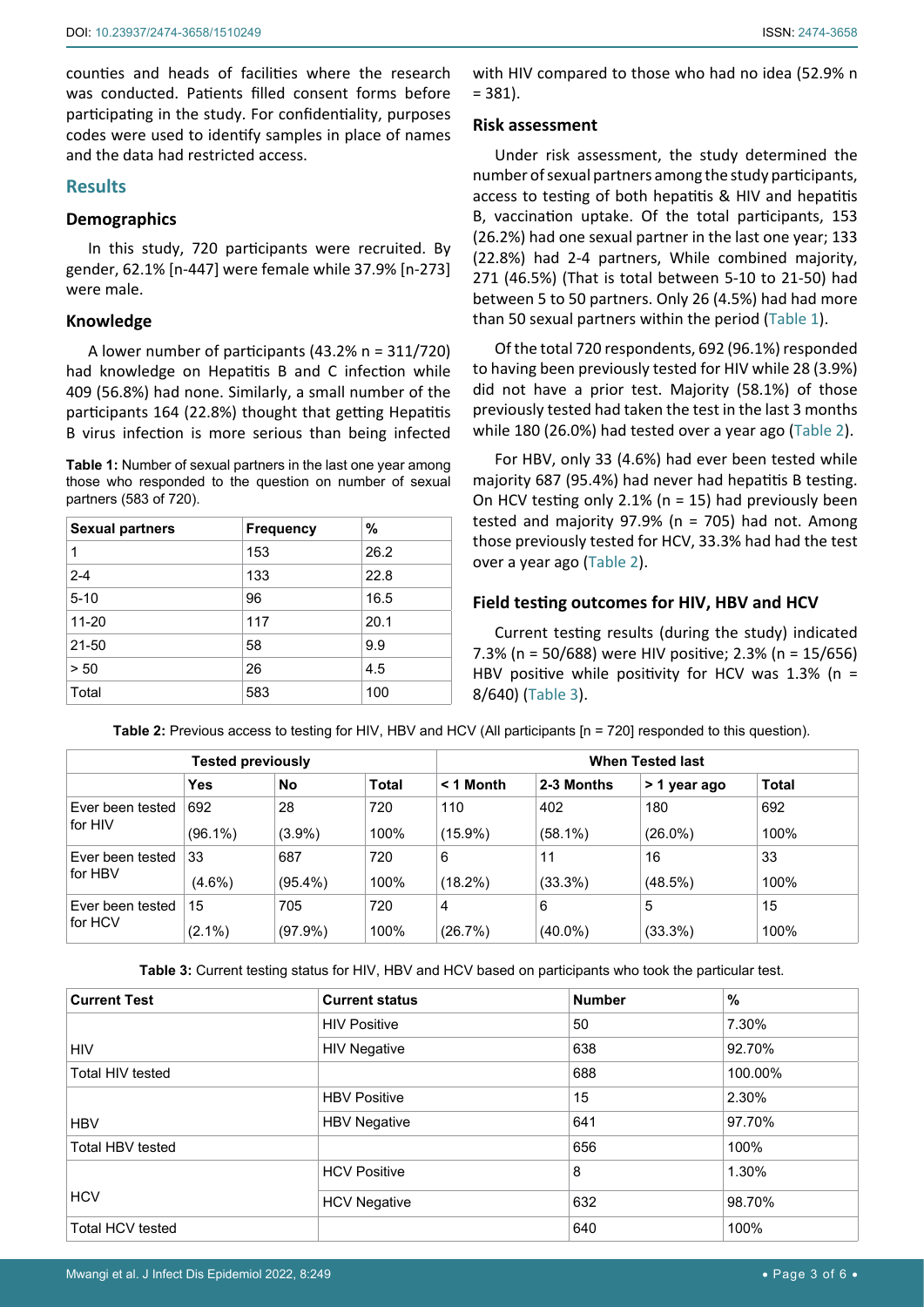#### <span id="page-3-0"></span>**Table 4:** Knowledge and access to Vaccine.

| 1. | Ever heard of HBV vaccination ( $n = 719$ ) | <b>Frequency</b> | %    |
|----|---------------------------------------------|------------------|------|
|    | Yes                                         | 150              | 20.9 |
|    | No                                          | 569              | 79.1 |
|    | Total                                       | $719*$           | 100  |
| 2. | Have been vaccinated ( $n = 150$ )          | Frequency        | $\%$ |
|    | Yes                                         | 17               | 11.3 |
|    | No                                          | 133              | 88.7 |
|    | Total                                       | 150**            | 100  |
| 3. | Vaccination dosage completion ( $n = 17$ )  |                  |      |
|    | 3 doses (complete)                          | 10               | 58.8 |
|    | 2 doses                                     | $\overline{2}$   | 11.8 |
|    | 1 dose                                      | 5                | 29.4 |
|    | Total                                       | $17***$          | 100  |
| 4. | Reasons not vaccinated (n = 703)            | Frequency        | $\%$ |
|    | Not aware of vaccination                    | 546              | 77.7 |
|    | I don't know where to go for it             | 69               | 9.8  |
|    | I don't see the need                        | 11               | 1.6  |
|    | It's expensive                              | 12               | 1.7  |
|    | Others                                      | 65               | 9.2  |
|    | Total                                       | 703              | 100  |

'719-Responses;''150-those who had been vaccinated; '''17-Dose completion status

## **Knowledge and uptake of Hepatitis B vaccine**

A total of 719 participants responded to a question on 'ever heard of hepatitis vaccination'. Only 20.9% [150] of them had heard about the vaccination while majority 79.1% (569) had not. Of those who were aware of vaccination, only 11.3% (17/150) had been vaccinated for HBV whereas 58.8% of them (10 of 17) had had full dosage (3 doses). The rest 7 (41%) had not completed the dosage. Those who received vaccination, 4 got it in private health facilities and 13 from public. The main reason why respondents had not been vaccinated was lack of vaccine awareness 77.7% (546), while 69 (9.8%) did not know where to go for vaccination [\(Table 4](#page-3-0)).

Result on correlation between HBV Vaccination, level of education and marital status indicated that majority [10/17] of those vaccinated, had attained tertiary education. Being male was significantly associated with vaccination uptake ( $p = 0.001$ ) while married individuals were more likely to be vaccinated than singles or those in cohabiting relationships though this was not statistically significant ( $p > 0.05$ ).

#### **Discussion, conclusion and recommendation**

The current study aimed to determine missed opportunities in HIV, HBV and HCV infection prevention among a high-risk population group. Considering testing is an important prevention and management strategy in viral infections; awareness, access to testing, vaccination and uptake of interventions are important indicators for a tailored program among vulnerable populations.

Sero-surveillance and monitoring of associated risks to HIV, HBV and HCV infections among key population is therefore necessary.

Demographic characteristics in the current study indicate more women than men accepted to participate in the study. Most likely, and like in many other health interventions, women have better health seeking behavior than men. Equally, gender dimension has been shown to influence health-seeking behavior [\[5-](#page-5-4)[7\]](#page-5-5). This could possibly explain why more women than men participated in the study.

While rollout testing for HIV has been highly rated and majority of individual accessed testing in many settings, for HBV and HCV the goal is still far-fetched. In this study, 92% of participants had tested for HIV previously. Comparably only 4.5% and 2% had previously tested for HBV and HCV respectively. Globally, by 2020 it was estimated that two thirds of key population either had tested for HIV in the past year or at least had an HIV test before [\[8\]](#page-5-6). The global health sector strategy on viral hepatitis, 2016-2021 target to increase viral hepatitis B and C diagnosis from < 0.5 to 30% and 90% by 2020 and 2030 respectively [[9\]](#page-5-7). Based on our findings these targets are a long way to go and it will take great commitments from nations to fast track the targets.

In the case of HIV, while majority of individual had tested in the last 3 months preceding this study, there were still missed opportunities for re-testing. Despite the high risk of infection associated with key populations, five percent of the participant had last tested over a year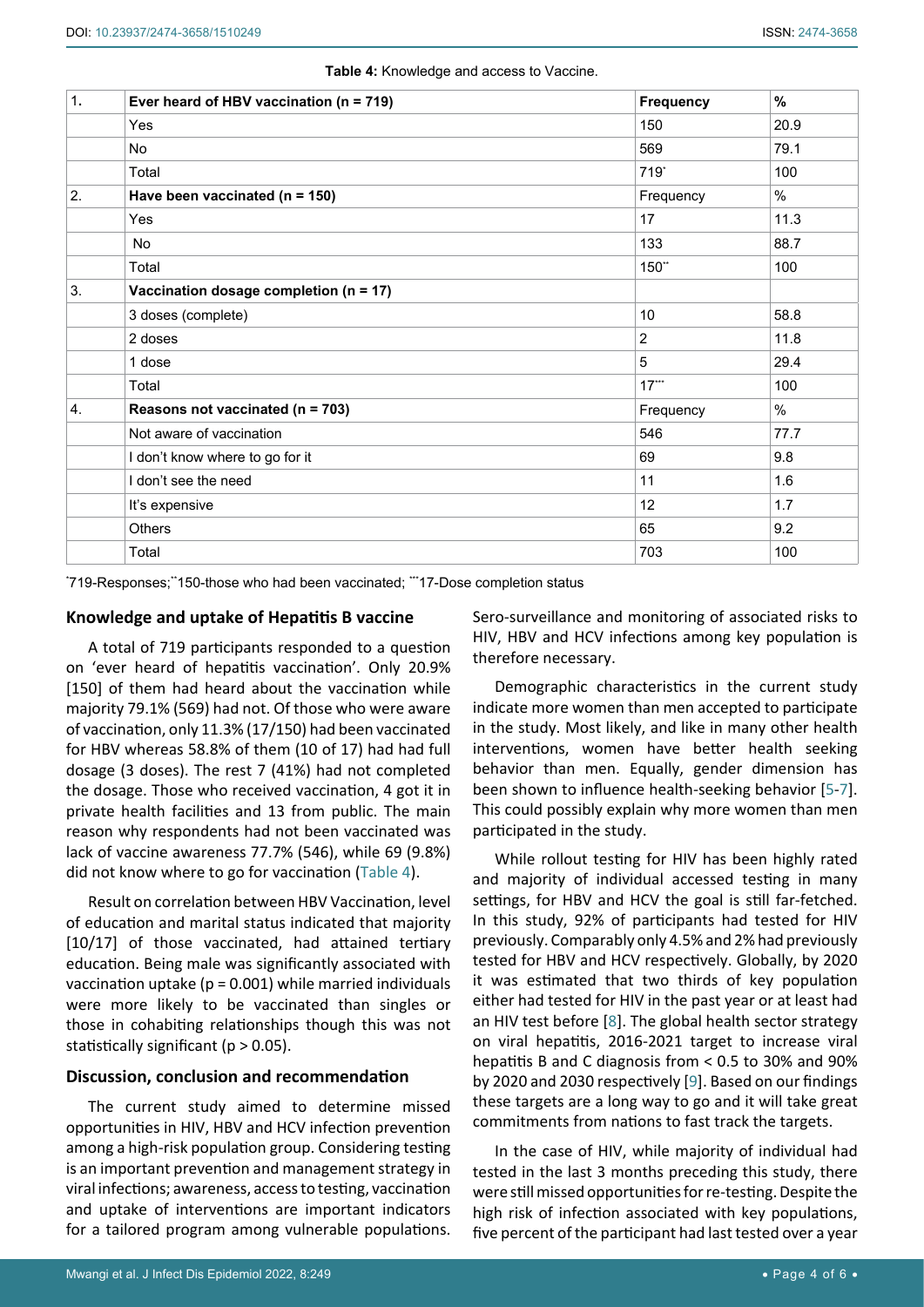ago. Their counterparts (75%), probably recognizing their risk to HIV exposure had at least had a HIV test in the last 3 months. Re-testing for HIV is one of the strategies for identifying early infections among highrisk population groups. Other indications for retesting include; Incident of known HIV exposure, ongoing risk behaviors and Repeat indeterminate HIV status [\[10](#page-5-13)]. This is consistent with our study participants, majority of whom had multiple partners in the last one year. Retesting should however be differentiated from repeat testing. The latter refers to a situation where a person decides to be tested again or goes to different testing sites for the same following an initial test and without a specified time or incidence. This happens due to lack of trust or confidence in the test or because of client's disbelief of the test outcomes based on their perceived risk or previous exposure.

In this study, awareness on hepatitis vaccine and vaccination was very low. This is despite the high risk factors for Hepatitis B and C and HIV infections associated with key populations. Lack of awareness is likely attributed to the fact that unlike HIV, hepatitis B and C infections are not program priority diseases. The attention given to these infections and the level of funding is therefore low in Kenya and many other developing countries. Globally, an estimated 1.4 million deaths per year are attributable to viral hepatitis where, 47% of these are due to HBV and 48% to HCV infections [[9](#page-5-7)]. This mortality compares well to that of HIV and TB. Important to note that viral co-infection between HIV, HBV and HCV is a major public health concern that can no longer take a back sit.

Considerably, a low number of individuals had received HBV vaccination. Among those who were aware of the vaccination (only 11% of the 150). Low level of vaccination has been reported in other studies [[11](#page-5-9),[12\]](#page-5-14). Where's ten percent of the study population did not know where to go for vaccination, 2% did not see the need for it. This indicates the need to sensitize such populations on benefits of vaccines for the good of the communities within their reach. Key populations also play an important role in transmission dynamics of a number of infections. They therefore constitute an essential partnership in prevention and control of HIV, HBV and HCV infections.

# **HBV Vaccination level of education and marital status**

In this study, level of education and gender were important factors for vaccine uptake. Despite females having better health seeking behavior, female gender was not likely to be associated with vaccine uptake. This may be attributed to male occupation (mobile population) which is mostly associated with cross border movements and therefore more informed of potential risks of infection. Level of education [\[13](#page-5-15)]; Knowledge of hepatitis [[14\]](#page-5-16) and gender [[15](#page-5-17),[16\]](#page-5-18) have been cited as

determinants of hepatitis vaccine uptake.

#### **Number of doses received**

Of the 17 respondents who received vaccine, 10 (59%) had received all the three doses while two had received two doses and five had received one. Compliance with HBV vaccine dosage is a major concern for example in a study in USA only 40% of adults who had received 1st dose took the 2<sup>nd</sup> and only 22.3% took the  $3<sup>rd</sup>$  dose [\[17\]](#page-5-8). Findings of a similar study found that 48.8% of health workers had received one dose, 29.1% two doses, and only 22.1% had received all three doses in Sudan [\[11\]](#page-5-9). While in Nigeria 48.9% of health workers had received 3 doses [\[18](#page-5-10)].

Each of the 17 respondents in the current study indicated to have received the vaccines in different health facilities four of which were private and 13 public. This is an indication that it is likely more feasible to access vaccination in a public health facility for this population. Majority of those vaccinated (10/17) had their doses more than six months from the time of interview. Administration of Hepatitis B monovalent vaccine is carried out in 3 dosage series at 0, 4 and 6 months according to ministry of health guidelines in Kenya [[19\]](#page-5-11). For those who never received the vaccine, majority among the responded (78%, 546/703) indicated that they were not aware of availability of a vaccine for hepatitis. Other reasons were as varied including lack of awareness on where vaccine is offered, fear of other infections, cost and seeing no need for a vaccine. The problem of vaccination is not only among adults in Africa which is the least vaccinated region in the world, but even among infants for whom vaccination is routine through Expanded Program on Immunization [EPI]. Only one in ten infants in Africa is vaccinated at birth and coverage of first dose at birth is 10% compared with global coverage of 39% [[20](#page-5-12)].

Probably the biggest drawback towards the health sector strategic goals for viral hepatitis is that this pandemic is not well understood in many developing countries. Many countries in Africa are yet to establish the nature of the epidemic especially the 'who' and 'where' in order to direct resources and interventions like is the situation in HIV and AIDS. As shown in our study, it is likely that key and mobile populations should be a priority. Surveillance of the triple viral infections could better inform the strategic directions on framework for action towards the viral hepatitis goals- 2020 and 2030.

# **Conclusion**

Knowledge on hepatitis B and C is low among the key population. Uptake of testing and vaccination is even lower in this population hence the need create awareness. In this era of rapid testing and increased quality of test kits, lack of routine testing in a high-risk population is a missed opportunity in prevention and management of prevalent infections.